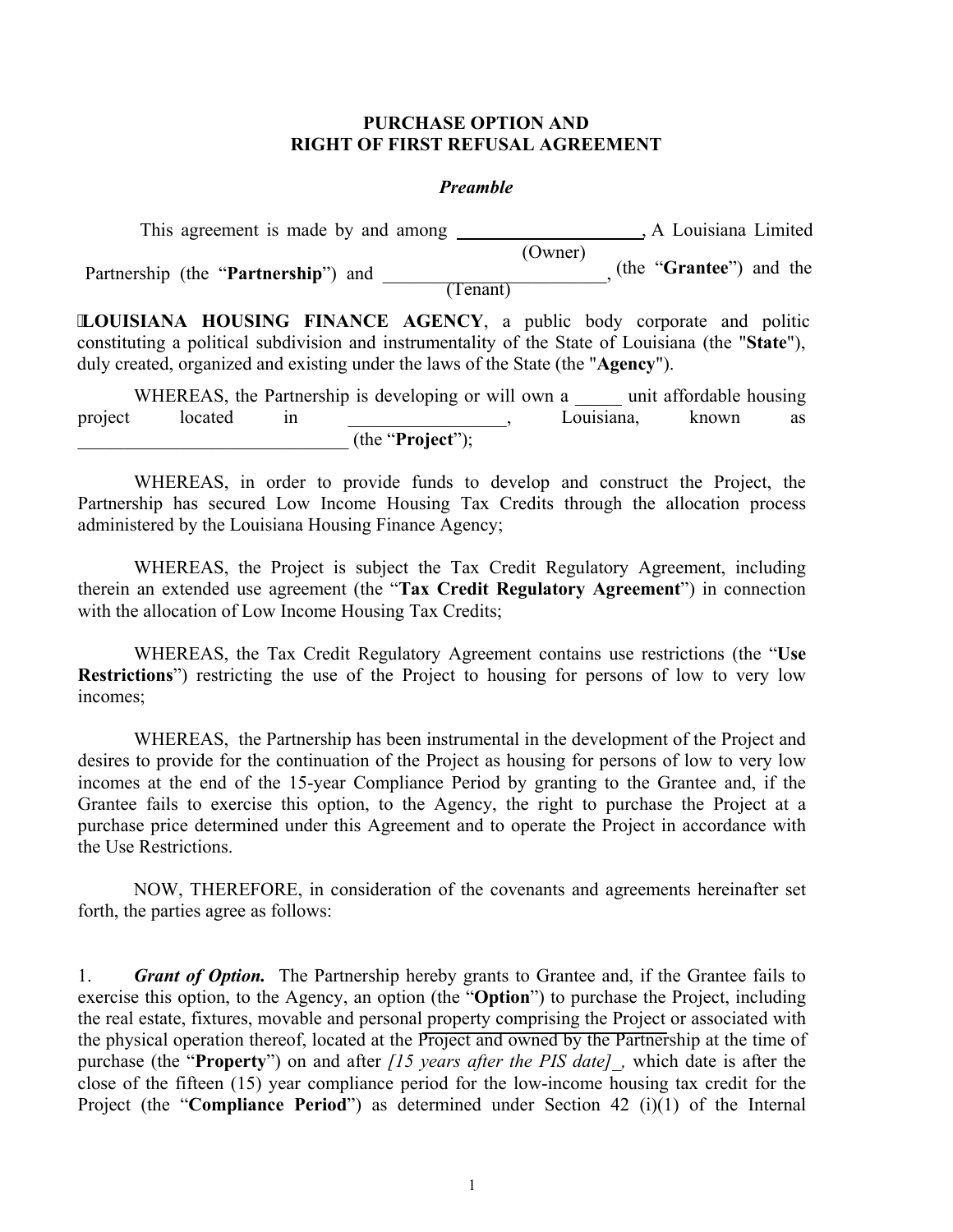Revenue Code of 1986, as amended (the "**Code**"), on the terms and conditions set forth in this Agreement and subject to the conditions to exercise of the Option specified herein.

2. *Grant of Refusal Right.* In the event that the Partnership receives a bona fide offer to purchase the Project, which offer the Partnership intends to accept, Grantee and, if the Grantee fails to exercise such right, the Agency, shall have a right of first refusal to purchase the Property (the "**Refusal Right**") on and after *\_[w/in 24 months of end of compliance period],* \_\_\_\_\_\_\_\_\_ , on the terms and conditions set forth in this Agreement and subject to all other applicable conditions set forth in this Agreement).

3. **Purchase Price Under Option.** The purchase price for the Property pursuant to the Option shall not be less than the minimum purchase price as defined in Section 42 (i)(7) of the Code and shall be an amount sufficient to pay (i) the principal amount of outstanding debt secured by the Property (other than indebtedness incurred within the five (5) year period ending on the date of the sale to the Grantee; (ii) all federal, state and local taxes attributable to such sale; and (iii) to distribute to the Partnership cash proceeds equal to the taxes projected to be imposed on the Partners of the Partnership as a result of the sale pursuant to the Option.

4. *Purchase Price Under Refusal Right.* The purchase price for the Property pursuant to the Refusal Right shall not be less than the minimum purchase price as defined in Section 42  $(i)(7)$  of the Code and shall be an amount sufficient to pay  $(i)$  the principal amount of outstanding debt secured by the Property; (ii) all federal, state and local taxes attributable to such sale; and (iii) a distribution to the Partnership cash proceeds equal to the taxes projected to be imposed on the Partners of the Partnership as a result of the sale pursuant to the Refusal Right.

5. *Exercise of Option or Refusal Right.* The Option and the Refusal Right may each be exercised by Grantee (or by the Agency if the Grantee fails to exercise either right in a timely manner) by (a) giving prior written notice of their intent to exercise the Option or the Refusal Right to the Partnership and (b) complying with the contract and closing requirements of paragraph 7 hereof. Any such notice of intent to exercise the Option shall be given on or before *[w/in 24 months of end of compliance period*]. Any such notice of intent to exercise the Refusal Right shall be given within one hundred and eighty (180) days after Grantee has received the Partnership's notice of a bona fide offer pursuant to Paragraph 2 hereof. The notice of intent shall specify a closing date within one hundred eighty (180) days immediately following the date of the written notice from the Partnership. If the foregoing requirements (including those of Paragraph 8 hereof) are not met as and when provided herein, the Option or the Refusal Right, or both, as applicable, shall expire and be of no further force or effect. Upon notice by Grantee or Agency of the intent to exercise the Option or the Refusal Right, all rights under the other shall be subordinate to the rights then being so exercised unless and until such exercise is withdrawn or discontinued, and upon the closing of any sale of the Property pursuant to such notice shall expire and be of no further force or effect, provided that in the event that the Option and the Refusal Right are hereafter held by different parties by reason of any permitted assignment or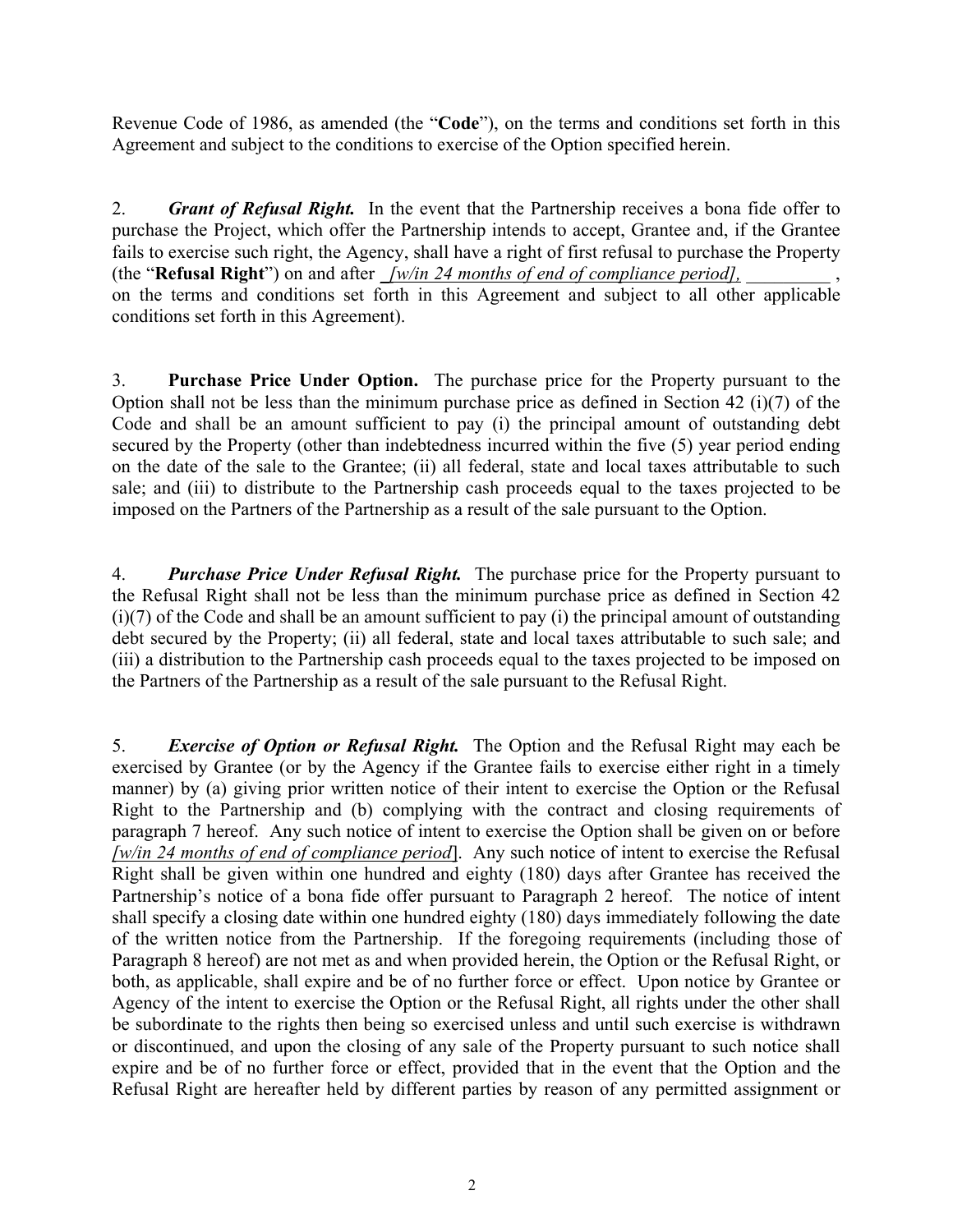otherwise, Grantee in its assignment(s) or such parties by written agreement may specify any other order of priority consistent with the other terms and conditions of this Agreement.

6. *Determination of Price.* Upon notice by Grantee or Agency of the intent to exercise the Option or the Refusal Right, the Partnership and Grantee or Agency shall exercise their best efforts in good faith to establish the purchase price for the Property.

7. *Contract and Closing.* Upon determination of the purchase price, the Partnership and Grantee or the Agency, as the case may be, shall enter into a written contract for the purchase and sale of the Property in accordance with this Agreement and containing such other terms and conditions as are standard and customary for similar commercial transactions in the area, providing for a closing not later than the date specified in Grantee's or Agency's notice of intent to exercise the option or the Refusal Right, as applicable, or ninety (90) days after the purchase price has been determined, whichever is later. In the absence of any such contract, this Agreement shall be specifically enforceable upon the exercise of the Option or the Refusal Right, as applicable.

8. *Use Restrictions.* In consideration of the Option and the Refusal Right granted hereunder at the price specified herein, Grantee hereby agrees that the deed or instrument conveying title of the Project to Grantee shall contain appropriate language sufficient to constitute a covenant running with the land, restricting use of the Project to housing of person of low to very low incomes to the extent required by those Use Restriction contained in the Extended Use Agreement and the Regulatory Agreement.

9. *Applicable Law.* This Agreement shall be liberally construed in accordance with the laws of the State of Louisiana.

10. *Counterparts.* This Agreement may be executed by the parties hereto in several counterparts and all counterparts so executed shall constitute one agreement binding on all parties.